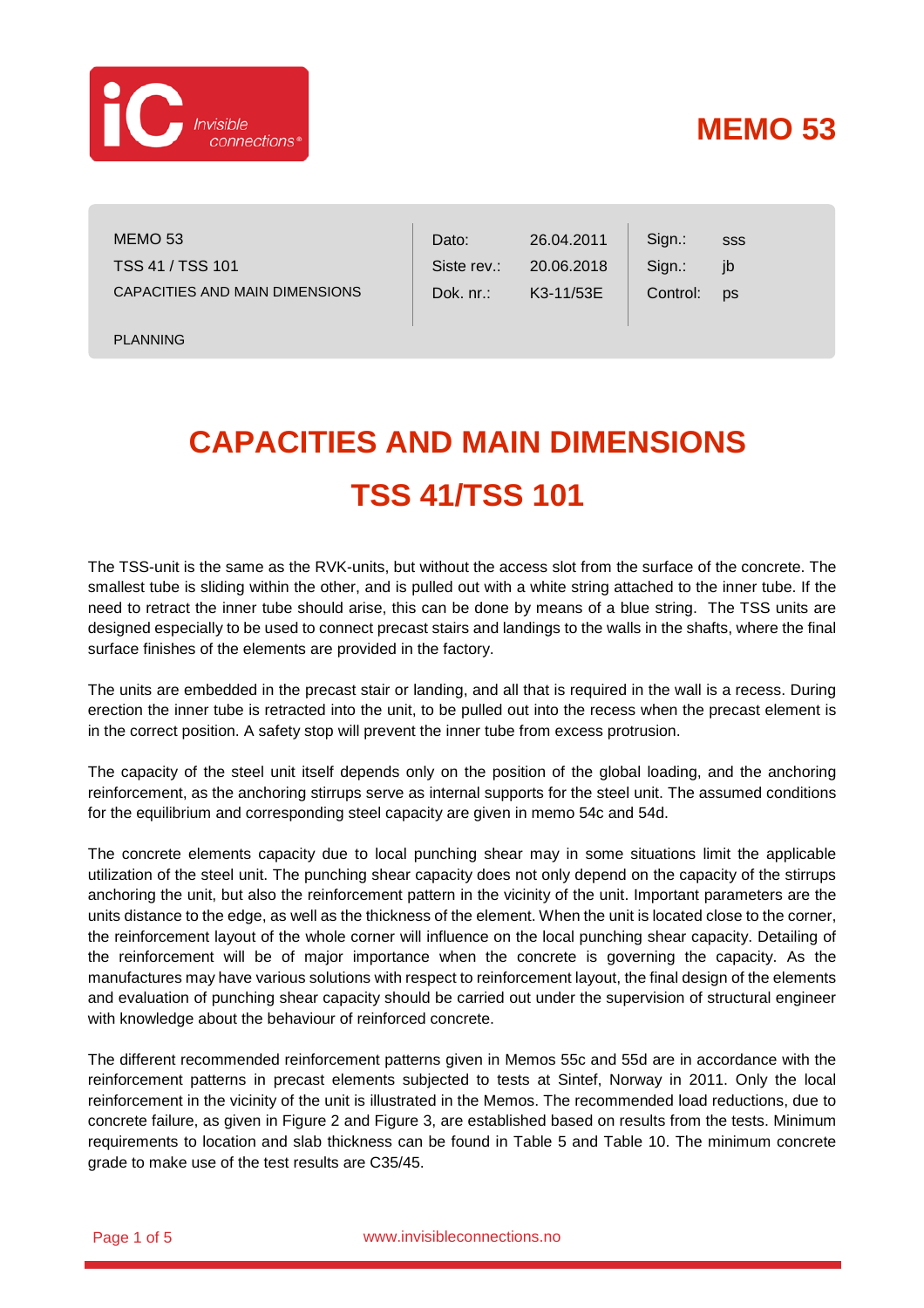



Based on the test results, the TSS 41 units may be fully utilized when the slab thickness is above 150mm, and the edge distance is above 240mm, se[e Figure 2.](#page-4-0) At slab thicknesses less than t=200mm, and corner distances between 160mm to 240mm, reduced ultimate limit load is recommended if not shear reinforcement is introduced.

The TSS 101 units require a slab thickness of 265mm to be fully utilized with the standard reinforcement pattern. Reduced ultimate limit load is recommended when the slab thickness is less than 265mm, see [Figure](#page-4-1)  [3.](#page-4-1) When the TSS 101 units is used in thinner slabs than 265mm, and located closer to the corner than 300mm, shear reinforcement may be used to increase the concrete capacity.



<span id="page-1-0"></span>*Figure 1: TSS dimensions.*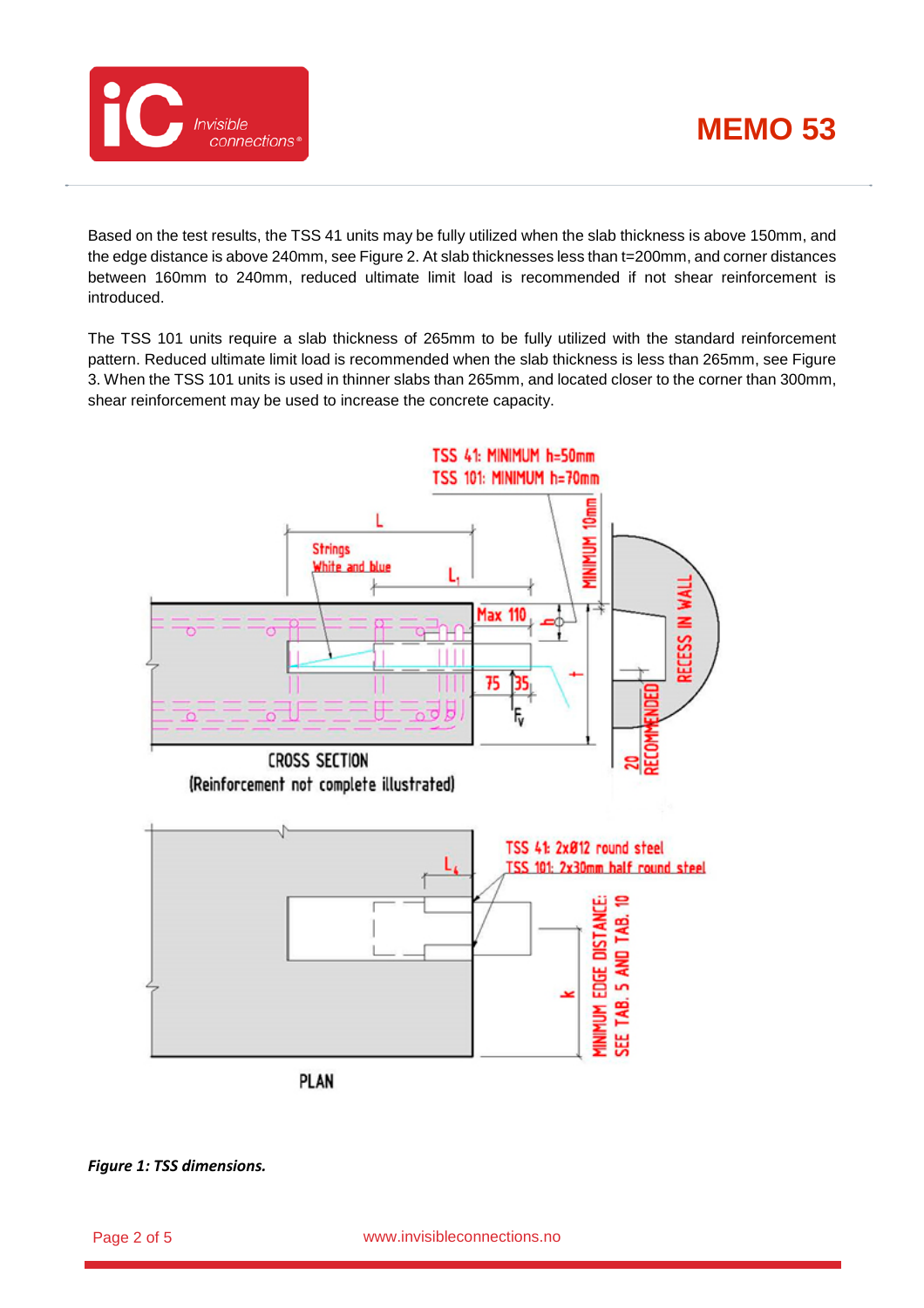





|   | <b>RVK/TSS 41</b> | RVK/TSS 101 |
|---|-------------------|-------------|
| a | 140               | 170         |
| b | 105               | 115         |
| C | 110               | 110         |
| d | 95                | 105         |

## **TSS 41**

| Unit | <b>Outer tube</b> | <b>Inner tube</b> |                   | <b>Clearances between tubes</b> |
|------|-------------------|-------------------|-------------------|---------------------------------|
|      | b/h/t             | b/h/t             | <b>Vertically</b> | <b>Horizontally</b>             |
| mm   | 80/50/4           | 70/40/4           |                   |                                 |

*Table 1: Tube dimensions.*

| <mark>Unit</mark> |            |      |     |
|-------------------|------------|------|-----|
| mm                | 220<br>∪∠ت | 275  | 80  |
| in                | 12.6       | 10.8 | ◡.← |

*Table 2: Dimensions.*

| <b>Unit</b> | <b>Vertical load</b> |  |
|-------------|----------------------|--|
|             |                      |  |
| kN          | 40                   |  |
| kips        |                      |  |

*Table 3: Maximum capacity of the steel unit.*

| <mark>l Unit</mark> | Minimum slab thickness - due to available space |  |
|---------------------|-------------------------------------------------|--|
|                     |                                                 |  |
| mm                  | 150                                             |  |
| l in                | 5.9                                             |  |

*Table 4: Minimum slab thickness – due to available space.*

| <b>Unit</b>                                                                                 | <b>Slab thickness</b> | Minimum edge distance <sup>1)</sup> |  |
|---------------------------------------------------------------------------------------------|-----------------------|-------------------------------------|--|
|                                                                                             |                       |                                     |  |
| mm                                                                                          | 150                   | 160                                 |  |
|                                                                                             | 5.9                   | 6.3                                 |  |
| <sup>1)</sup> Special requirements to the reinforcement pattern in the corner, see Memo 55c |                       |                                     |  |

<span id="page-2-0"></span>*Table 5: Recommended minimum slab thickness to take advantage of the steel unit capacity, see [Figure 1](#page-1-0) and [Figure 2.](#page-4-0)*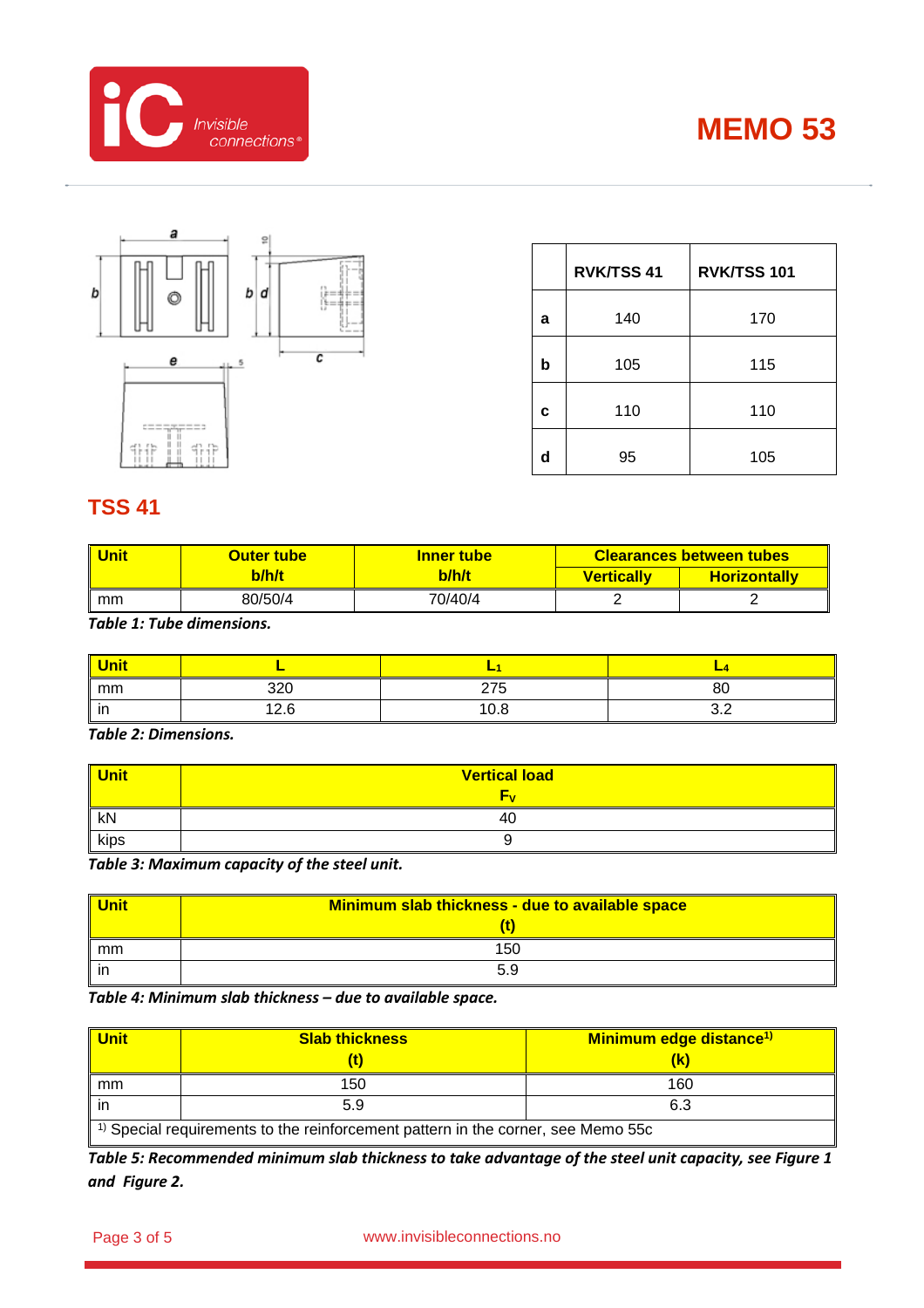



## **TSS 101**

| Unit | Outer tube | <b>Inner tube</b> |                   | <b>Clearances between tubes</b> |
|------|------------|-------------------|-------------------|---------------------------------|
|      | b/h/t      | b/h/t             | <b>Vertically</b> | <b>Horizontally</b>             |
| mm   | 120/60/4   | 100/50/6          |                   |                                 |

*Table 6: Tube dimensions.*

| <b>Unit</b> |      |     |            |
|-------------|------|-----|------------|
| mm          | 345  | 295 | 90         |
| . .<br>ın   | 13.6 | 1.6 | : n<br>ບ.ບ |

*Table 7: Dimensions.*

| Unit | <b>Vertical load</b> |  |
|------|----------------------|--|
|      | ٣v                   |  |
| kN   | 100                  |  |
| kips | ററ<br>--             |  |

*Table 8: Maximum capacity of the steel unit.*

| <b>Unit</b> | Minimum slab thickness- due to available space |  |
|-------------|------------------------------------------------|--|
|             |                                                |  |
| mm          | 200                                            |  |
| in          | 7.9                                            |  |

*Table 9: Minimum slab thickness – due to available space.*

| <b>Unit</b>                                                                                 | <b>Slab thickness</b> | Minimum edge distance <sup>1)</sup> |
|---------------------------------------------------------------------------------------------|-----------------------|-------------------------------------|
|                                                                                             |                       |                                     |
| mm                                                                                          | 265                   | 180                                 |
| ın                                                                                          | 10.4                  |                                     |
| <sup>1)</sup> Special requirements to the reinforcement pattern in the corner, see Memo 55d |                       |                                     |

<span id="page-3-0"></span>*Table 10: Recommended minimum slab thickness to take advantage of the steel unit capacity, se[e Figure](#page-1-0)  [1](#page-1-0) an[d Figure 3.](#page-4-1)*